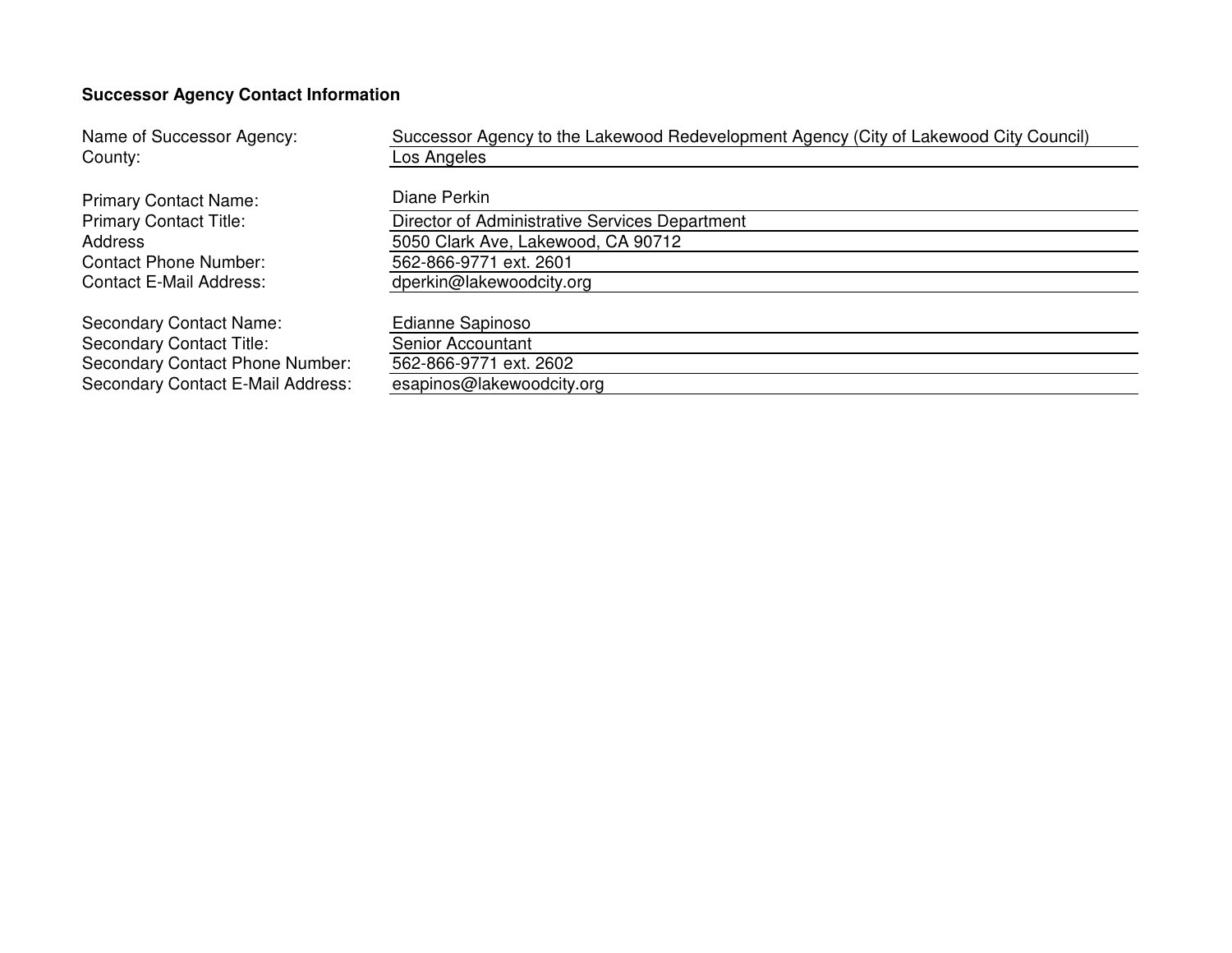## **SUMMARY OF RECOGNIZED OBLIGATION PAYMENT SCHEDULE**

Filed for the January 1, 2013 to June 30, 2013 Period

**Name of Successor Agency:**Successor Agency to the Lakewood Redevelopment Agency (City of Lakewood City Council)

| <b>Outstanding Debt or Obligation</b>                                                                                                                                                                                                                                                                                                                   |    | 19,328,218                        |  |  |  |  |
|---------------------------------------------------------------------------------------------------------------------------------------------------------------------------------------------------------------------------------------------------------------------------------------------------------------------------------------------------------|----|-----------------------------------|--|--|--|--|
| <b>Current Period Outstanding Debt or Obligation</b>                                                                                                                                                                                                                                                                                                    |    | <b>Six-Month Total</b>            |  |  |  |  |
| Available Revenues Other Than Anticipated RPTTF Funding<br>Anticipated Enforceable Obligations Funded with RPTTF<br>B                                                                                                                                                                                                                                   |    | 967,324                           |  |  |  |  |
| Anticipated Administrative Allowance Funded with RPTTF<br>Total RPTTF Requested $(B + C = D)$<br>D                                                                                                                                                                                                                                                      |    | 153,665<br>1,120,989              |  |  |  |  |
| Total Current Period Outstanding Debt or Obligation $(A + B + C = E)$ Should be the same amount as ROPS form six-month total                                                                                                                                                                                                                            |    | 1,120,989                         |  |  |  |  |
| Enter Total Six-Month Anticipated RPTTF Funding (Obtain from county auditor-controller)                                                                                                                                                                                                                                                                 |    | 5,351,479                         |  |  |  |  |
| Variance (E - D = F) Maximum RPTTF Allowable should not exceed Total Anticipated RPTTF Funding                                                                                                                                                                                                                                                          | \$ | 4,230,490                         |  |  |  |  |
| Prior Period (January 1, 2012 through June 30, 2012) Estimated vs. Actual Payments (as required in HSC section 34186 (a))                                                                                                                                                                                                                               |    |                                   |  |  |  |  |
| Enter Estimated Obligations Funded by RPTTF (Should be the lesser of Finance's approved RPTTF amount including admin allowance or the actual amount distributed)<br>G<br>Enter Actual Obligations Paid with RPTTF<br>Enter Actual Administrative Expenses Paid with RPTTF<br>Adjustment to Redevelopment Obligation Retirement Fund $(G - (H + I) = J)$ |    | 3,282,649<br>3,639,170<br>143,810 |  |  |  |  |
| Adjusted RPTTF (The total RPTTF requested shall be adjusted if actual obligations paid with RPTTF are less than the estimated obligation amount.)<br>ĸ                                                                                                                                                                                                  |    | 1,120,989                         |  |  |  |  |

| Certification of Oversight Board Chairman:                        | <b>Marc Titel</b> | Chairman of the Lakewood Oversight Board |
|-------------------------------------------------------------------|-------------------|------------------------------------------|
| Pursuant to Section 34177(m) of the Health and Safety code,       | Name              | Title                                    |
| I hereby certify that the above is a true and accurate Recognized |                   |                                          |
| Obligation Payment Schedule for the above named agency.           |                   |                                          |
|                                                                   | Signature         | Date                                     |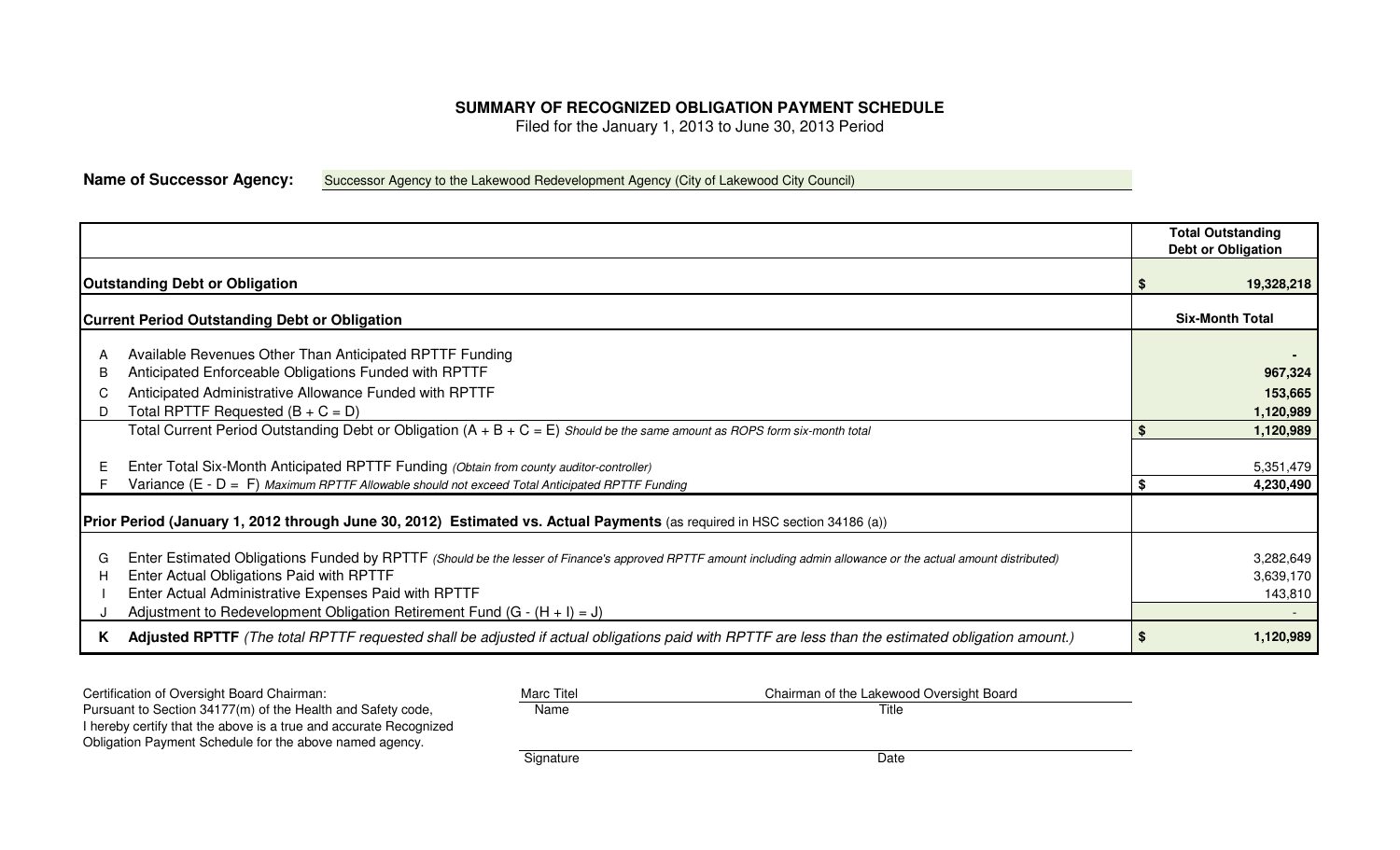Name of Successor Agency: Successor Agency to the Lakewood Redevelopment Agency (City of Lakewood City Council)

County: County: County: County: County: County: County: County: County: County: County: County: County: County: County: County: County: County: County: County: County: County: County: County: County: County: County: County

Oversight Board Approval Date: 8/23/2012

|           |                                                             |                                     |                                       |                                                                              | <b>RECOGNIZED OBLIGATION PAYMENT SCHEDULE (ROPS III)</b><br>January 1, 2013 through June 30, 2013 |                                        |                              |                         |       |          |         |                         |                            |                          |                                 |
|-----------|-------------------------------------------------------------|-------------------------------------|---------------------------------------|------------------------------------------------------------------------------|---------------------------------------------------------------------------------------------------|----------------------------------------|------------------------------|-------------------------|-------|----------|---------|-------------------------|----------------------------|--------------------------|---------------------------------|
|           |                                                             |                                     |                                       |                                                                              |                                                                                                   |                                        |                              |                         |       |          |         |                         |                            |                          |                                 |
|           |                                                             |                                     |                                       |                                                                              |                                                                                                   |                                        | Total                        | <b>Total Due</b>        |       |          |         | <b>Funding Source</b>   |                            |                          |                                 |
|           |                                                             |                                     |                                       |                                                                              |                                                                                                   |                                        | Outstanding                  | During                  |       |          |         |                         |                            |                          |                                 |
|           |                                                             | Contract/Agreement                  | Contract/Agreement                    |                                                                              |                                                                                                   |                                        | Debt or                      | <b>Fiscal Year</b>      |       | Bond     | Reserve | Admin                   |                            |                          |                                 |
|           | Item # Project Name / Debt Obligation<br><b>Grand Total</b> | <b>Execution Date</b>               | <b>Termination Date</b>               | Payee                                                                        | <b>Description/Project Scope</b>                                                                  | Project Area                           | Obligation<br>19,328,218.00  | 2012-13<br>2,534,036.00 | LMIHF | Proceeds | Balance | Allowance<br>153,665.00 | <b>RPTTF</b><br>967,324.00 | Other<br>$\sim 10^{-10}$ | Six-Month Total<br>1,120,989.00 |
|           |                                                             |                                     |                                       |                                                                              |                                                                                                   |                                        |                              |                         |       |          |         |                         |                            |                          |                                 |
|           | Items(s) Approved by DOF                                    |                                     |                                       |                                                                              |                                                                                                   |                                        |                              |                         |       |          |         |                         |                            |                          |                                 |
|           | 1999 Tax Allocation Bonds Series A                          | October 1, 1999                     | September 1, 2017                     | <b>US Bank</b>                                                               | Bonds issue to fund non-houing projects                                                           | Project Area 1                         | 3,327,610.00                 | 638,573.00              |       |          |         |                         | 75,730.00                  |                          | 75,730.00                       |
|           | 2 2003 Tax Allocation Bonds Series A                        | October 28, 2003                    | September 1, 2017                     | <b>US Bank</b>                                                               | Bonds issue to fund non-houing projects                                                           | Project Area 1                         | 2,560,185.00                 | 502,449.00              |       |          |         |                         | 44,928.00                  |                          | 44,928.00                       |
|           | 3 2003 Tax Allocation Bonds Series B<br>4 Fiscal Agent Fees | October 28, 2003<br>October 1, 1999 | September 1, 2017<br>January 31, 2018 | <b>US Bank</b><br>US Bank                                                    | Bonds issue to fund non-houing projects<br>Trustee Fees for 1999A, 2003A, and 2003B bonds         | Project Area 1<br>Project Area 1       | 1,424,753.00<br>61,600.00    | 277,197.00<br>11,000.00 |       |          |         |                         | 33,464.00<br>6,600.00      |                          | 33,464.00<br>6,600.00           |
|           | 5 Bond Disclosure Fees                                      | February 1, 2012                    | January 31, 2018                      | Harrell & Company                                                            | Bonds disclosure fees for 1999A, 2003A, and 2003B bonds                                           | Project Area 1                         | 11,825.00                    | 1.828.00                |       |          |         |                         | 1,828.00                   |                          | 1,828.00                        |
|           | 6 County Deferral                                           | June 27, 1989                       | until pay off                         | County of Los Angeles                                                        | County Deferral Loan                                                                              | Project Area 2                         | 843.589.00                   |                         |       |          |         |                         |                            |                          |                                 |
|           | 7 City Advance to Agency                                    | July 10, 1973                       | until pay off                         | City of Lakewood                                                             | Initial funds to operate plan area                                                                | Project Area 1                         | 382,000.00                   | 38,200.00               |       |          |         |                         | 38,200.00                  |                          | 38,200.00                       |
|           | 8 Housing Fund Deficit<br>9 Owner Participation Agreement   | June 30, 1999<br>December 16, 1998  | June 30, 2022<br>September 30, 2017   | Low and Moderate Income Housing Fund<br>Lakewood Mall Business Co (Macerich) | Housing fund deficit repayments (HSC section 3334.6(d))<br>Parking Facilities Lease               | Project Area 1<br>Project Area 1       | 1,085,310.00<br>3,098,204.00 | 750,000.00              |       |          |         |                         | 750,000.00                 |                          | 750,000.00                      |
|           |                                                             |                                     |                                       |                                                                              | Rehabilitation reimbursement agreement between HJCH II and                                        |                                        |                              |                         |       |          |         |                         |                            |                          |                                 |
|           | 10 Developer Contribution<br>11 Audit Costs (4 years)       | August 27, 2002<br>February 1, 2012 | October 1, 2012<br>June 30, 2016      | HJCH II (Pacific Ford)                                                       | Agency<br>Agency Audit Services                                                                   | Project Area 2                         | 45,800.00                    | 15,400.00               |       |          |         | 7,700.00                |                            |                          | 7,700.00                        |
|           | 12 Audit Costs (4 years)                                    | February 1, 2012                    | June 30, 2016                         | Whire Nelson Diehl Evans & Co, LLP<br>Simpson & Simpsons (CAC-Approved)      | Due Diligence Review per AB 1484                                                                  | All Project Areas<br>All Project Areas | 18,000.00                    | 16,574.00               |       |          |         |                         | 16,574.00                  |                          | 16,574.00                       |
|           | 13 Oversight Board Legal Contract                           | February 1, 2012                    | continuous                            | TBD (city of Lakewood)                                                       | Attorney to the Oversight Board                                                                   | All Project Areas                      | 15,000.00                    |                         |       |          |         |                         |                            |                          |                                 |
|           | 14 Accounting Services (4 years)                            | February 1, 2012                    | June 30, 2016                         | City of Lakewood                                                             | Accounting services for the administration of Enforcable                                          | All Project Areas                      | 145,135.00                   | 32,815.00               |       |          |         | 20,965.00               |                            |                          | 20,965.00                       |
|           | 15 Successor Agency Employee Cost                           | February 1, 2012                    | continuous                            | City of Lakewood                                                             | Payroll costs                                                                                     | All Project Areas                      | 227,435.00                   | 227,435.00              |       |          |         | 113,718.00              |                            |                          | 113,718.00                      |
|           | 16 Other Administrative Cost                                | February 1, 2012                    | continuous                            | City of Lakewood                                                             | Miscellaneous administrative costs<br>-oan for SERAF payment to County for FY 09/10 (HSC section  | All Project Areas                      | 22,565.00                    | 22,565.00               |       |          |         | 11,282.00               |                            |                          | 11,282.00                       |
|           | 17 LMIHF Loan (SERAF)                                       | May 10, 2010                        | until pay off                         | Low and Moderate Income Housing Fund                                         | 33690 (c)(1))                                                                                     | All Project Areas                      | 3,215,951.00                 |                         |       |          |         |                         |                            |                          |                                 |
|           | 18 LMIHF Loan (SERAF)                                       | May 4, 2011                         | until pay off                         | Low and Moderate Income Housing Fund                                         | Loan for SERAF payment to County for FY 10/11 (HSC section<br>33690 (c)(1))                       | All Project Areas                      | 662,108.00                   |                         |       |          |         |                         |                            |                          |                                 |
|           |                                                             |                                     |                                       |                                                                              | Loan for ERAF payment to County for FY 04/05 (HSC section                                         |                                        |                              |                         |       |          |         |                         |                            |                          |                                 |
| 19<br>20  | LMIHF Loan (ERAF)                                           | May 10, 2005                        | intil pay off                         | Low and Moderate Income Housing Fund                                         | 33681.12 (b)                                                                                      | All Project Areas                      | 90.492.00                    |                         |       |          |         |                         |                            |                          |                                 |
|           | 21 New Allowable Itme(s)                                    |                                     |                                       |                                                                              |                                                                                                   |                                        |                              |                         |       |          |         |                         |                            |                          |                                 |
|           |                                                             |                                     |                                       |                                                                              | Loans for development and financial assistance of Project Areas 1                                 |                                        |                              |                         |       |          |         |                         |                            |                          |                                 |
|           | 22 City Loans and Advances to Agency                        | December 17, 1985                   | intil pay off                         | City of Lakewood (80%)                                                       | $:$ and $3$<br>Loans for development and financial assistance of Project Areas                    | All Project Areas                      | 1,672,525.00                 |                         |       |          |         |                         |                            |                          |                                 |
| 23        | City Loans and Advances to Agency                           | December 17, 1985                   | intil pay off                         | Lakewood Housing Successor (20%0                                             | $:$ and 4                                                                                         | All Project Areas                      | 418,131.00                   |                         |       |          |         |                         |                            |                          |                                 |
| 24        |                                                             |                                     |                                       |                                                                              |                                                                                                   |                                        |                              |                         |       |          |         |                         |                            |                          | $\sim$<br>$\sim$                |
| 25<br>26  |                                                             |                                     |                                       |                                                                              |                                                                                                   |                                        |                              |                         |       |          |         |                         |                            |                          | $\sim$ $\sim$                   |
| 27        |                                                             |                                     |                                       |                                                                              |                                                                                                   |                                        |                              |                         |       |          |         |                         |                            |                          |                                 |
| 28        |                                                             |                                     |                                       |                                                                              |                                                                                                   |                                        |                              |                         |       |          |         |                         |                            |                          | $\sim$                          |
| 29<br>30  |                                                             |                                     |                                       |                                                                              |                                                                                                   |                                        |                              |                         |       |          |         |                         |                            |                          | $\sim$                          |
| 31        |                                                             |                                     |                                       |                                                                              |                                                                                                   |                                        |                              |                         |       |          |         |                         |                            |                          |                                 |
| 32        |                                                             |                                     |                                       |                                                                              |                                                                                                   |                                        |                              |                         |       |          |         |                         |                            |                          | $\sim$                          |
| 33        |                                                             |                                     |                                       |                                                                              |                                                                                                   |                                        |                              |                         |       |          |         |                         |                            |                          | $\sim$                          |
| 34<br>35  |                                                             |                                     |                                       |                                                                              |                                                                                                   |                                        |                              |                         |       |          |         |                         |                            |                          | $\sim$<br>$\sim$                |
| 36        |                                                             |                                     |                                       |                                                                              |                                                                                                   |                                        |                              |                         |       |          |         |                         |                            |                          | $\sim$                          |
| 37        |                                                             |                                     |                                       |                                                                              |                                                                                                   |                                        |                              |                         |       |          |         |                         |                            |                          | $\sim$                          |
| 38        |                                                             |                                     |                                       |                                                                              |                                                                                                   |                                        |                              |                         |       |          |         |                         |                            |                          |                                 |
| 39<br>40  |                                                             |                                     |                                       |                                                                              |                                                                                                   |                                        |                              |                         |       |          |         |                         |                            |                          | $\sim$<br>$\sim$                |
| 41        |                                                             |                                     |                                       |                                                                              |                                                                                                   |                                        |                              |                         |       |          |         |                         |                            |                          |                                 |
| 42        |                                                             |                                     |                                       |                                                                              |                                                                                                   |                                        |                              |                         |       |          |         |                         |                            |                          |                                 |
| 43        |                                                             |                                     |                                       |                                                                              |                                                                                                   |                                        |                              |                         |       |          |         |                         |                            |                          | $\sim$                          |
| 44<br>45  |                                                             |                                     |                                       |                                                                              |                                                                                                   |                                        |                              |                         |       |          |         |                         |                            |                          | $\sim$                          |
| 46        |                                                             |                                     |                                       |                                                                              |                                                                                                   |                                        |                              |                         |       |          |         |                         |                            |                          | $\sim$                          |
| 47        |                                                             |                                     |                                       |                                                                              |                                                                                                   |                                        |                              |                         |       |          |         |                         |                            |                          | $\sim$                          |
| 48        |                                                             |                                     |                                       |                                                                              |                                                                                                   |                                        |                              |                         |       |          |         |                         |                            |                          | $\sim$                          |
| 49<br>-50 |                                                             |                                     |                                       |                                                                              |                                                                                                   |                                        |                              |                         |       |          |         |                         |                            |                          |                                 |
| 51        |                                                             |                                     |                                       |                                                                              |                                                                                                   |                                        |                              |                         |       |          |         |                         |                            |                          | $\sim$<br>$\sim$                |
|           |                                                             |                                     |                                       |                                                                              |                                                                                                   |                                        |                              |                         |       |          |         |                         |                            |                          |                                 |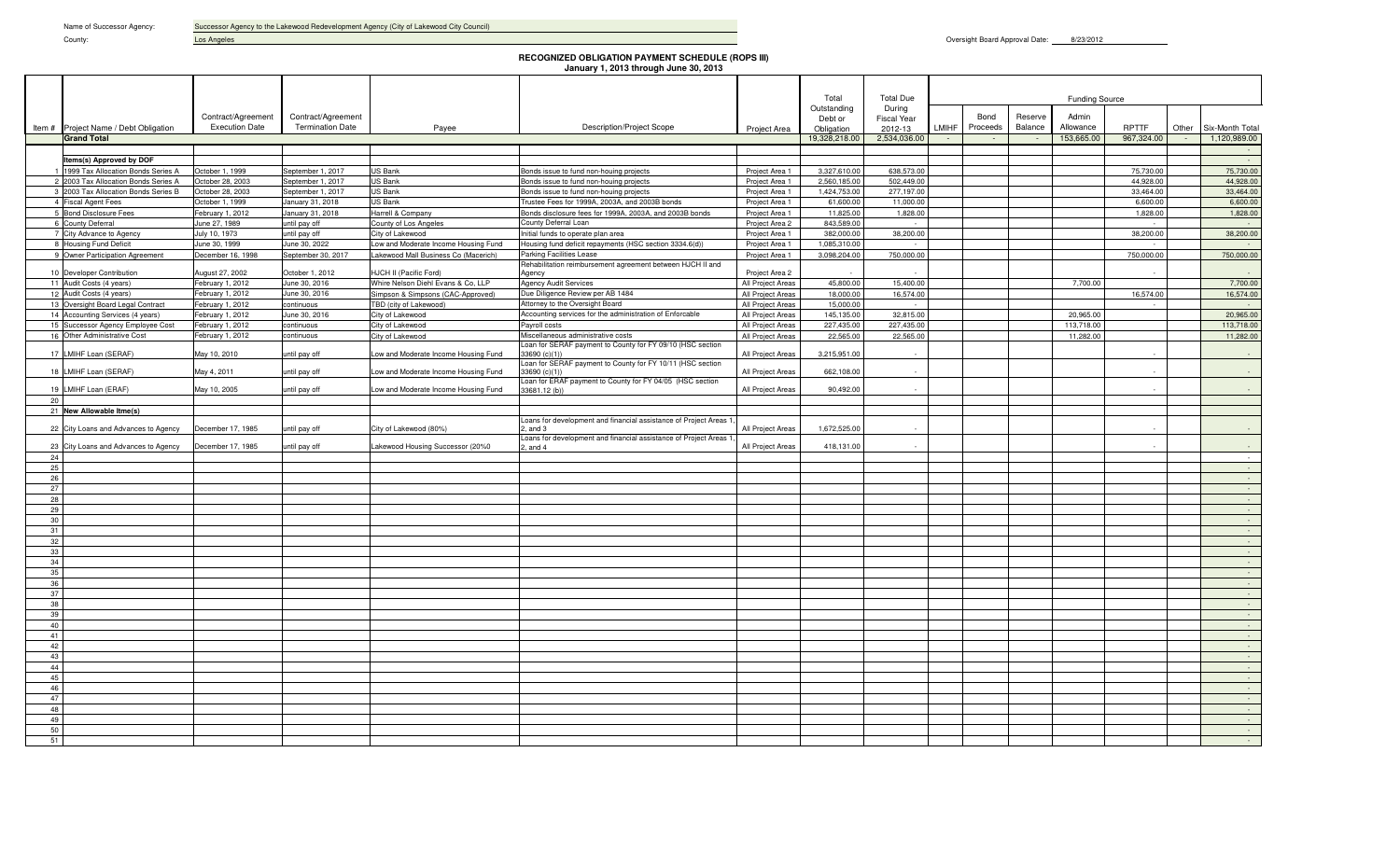Name of Successor Agency: Successor Agency to the Lakewood Redevelopment Agency (City of Lakewood City Council)<br>County: County: Los Angeles

# **RECOGNIZED OBLIGATION PAYMENT SCHEDULE (ROPS III) -- Notes (Optional)**

| January 1, 2013 through June 30, 2013 |  |
|---------------------------------------|--|
|---------------------------------------|--|

| <b>Item #   Notes/Comments</b>                                                                                                                                                                                                                                                                                                                                                                                                                                                                                     |
|--------------------------------------------------------------------------------------------------------------------------------------------------------------------------------------------------------------------------------------------------------------------------------------------------------------------------------------------------------------------------------------------------------------------------------------------------------------------------------------------------------------------|
| January- June 2013                                                                                                                                                                                                                                                                                                                                                                                                                                                                                                 |
| 18 Per H&S Code 34171(d)(1)(G) amounts borrowed from LMIHF of a redevelopment agency which had been deferred as of effective dateof act is considered an enforceable obligation.                                                                                                                                                                                                                                                                                                                                   |
| 19 Per H&S Code 34171(d)(1)(G) amounts borrowed from LMIHF of a redevelopment agency which had been deferred as of effective dateof act is considered an enforceable obligation.                                                                                                                                                                                                                                                                                                                                   |
| 20 Per H&S Code 34171(d)(1)(G) amounts borrowed from LMIHF of a redevelopment agency which had been deferred as of effective dateof act is considered an enforceable obligation.                                                                                                                                                                                                                                                                                                                                   |
| Per H&S Code 34191.4(b) upon issue of finding of completion by the DOF and approval of the oversight board, loan agreements entered into between the redevelopment agency and the city shall be deemed to be enforceable and s<br>the interest rate earned by funds deposited into Local Agency Investment Funds (LAIF). Twenty percent of repayment will be set-aside for Housing. The Successor Agency considers this as potential obligation and agrees to re<br>21 determination of the Finding of Completion. |
| Per H&S Code 34191.4(b) upon issue of finding of completion by the DOF and approval of the oversight board, loan agreements entered into between the redevelopment agency and the city shall be deemed to be enforceable and s<br>the interest rate earned by funds deposited into Local Agency Investment Funds (LAIF). Twenty percent of repayment will be set-aside for Housing. The Successor Agency considers this as potential obligation and agrees to re<br>22 determination of the Finding of Completion. |
|                                                                                                                                                                                                                                                                                                                                                                                                                                                                                                                    |
|                                                                                                                                                                                                                                                                                                                                                                                                                                                                                                                    |
|                                                                                                                                                                                                                                                                                                                                                                                                                                                                                                                    |
|                                                                                                                                                                                                                                                                                                                                                                                                                                                                                                                    |
|                                                                                                                                                                                                                                                                                                                                                                                                                                                                                                                    |
|                                                                                                                                                                                                                                                                                                                                                                                                                                                                                                                    |
|                                                                                                                                                                                                                                                                                                                                                                                                                                                                                                                    |
|                                                                                                                                                                                                                                                                                                                                                                                                                                                                                                                    |
|                                                                                                                                                                                                                                                                                                                                                                                                                                                                                                                    |
|                                                                                                                                                                                                                                                                                                                                                                                                                                                                                                                    |
|                                                                                                                                                                                                                                                                                                                                                                                                                                                                                                                    |
|                                                                                                                                                                                                                                                                                                                                                                                                                                                                                                                    |
|                                                                                                                                                                                                                                                                                                                                                                                                                                                                                                                    |
|                                                                                                                                                                                                                                                                                                                                                                                                                                                                                                                    |
|                                                                                                                                                                                                                                                                                                                                                                                                                                                                                                                    |
|                                                                                                                                                                                                                                                                                                                                                                                                                                                                                                                    |
|                                                                                                                                                                                                                                                                                                                                                                                                                                                                                                                    |
|                                                                                                                                                                                                                                                                                                                                                                                                                                                                                                                    |
|                                                                                                                                                                                                                                                                                                                                                                                                                                                                                                                    |
|                                                                                                                                                                                                                                                                                                                                                                                                                                                                                                                    |
|                                                                                                                                                                                                                                                                                                                                                                                                                                                                                                                    |
|                                                                                                                                                                                                                                                                                                                                                                                                                                                                                                                    |
|                                                                                                                                                                                                                                                                                                                                                                                                                                                                                                                    |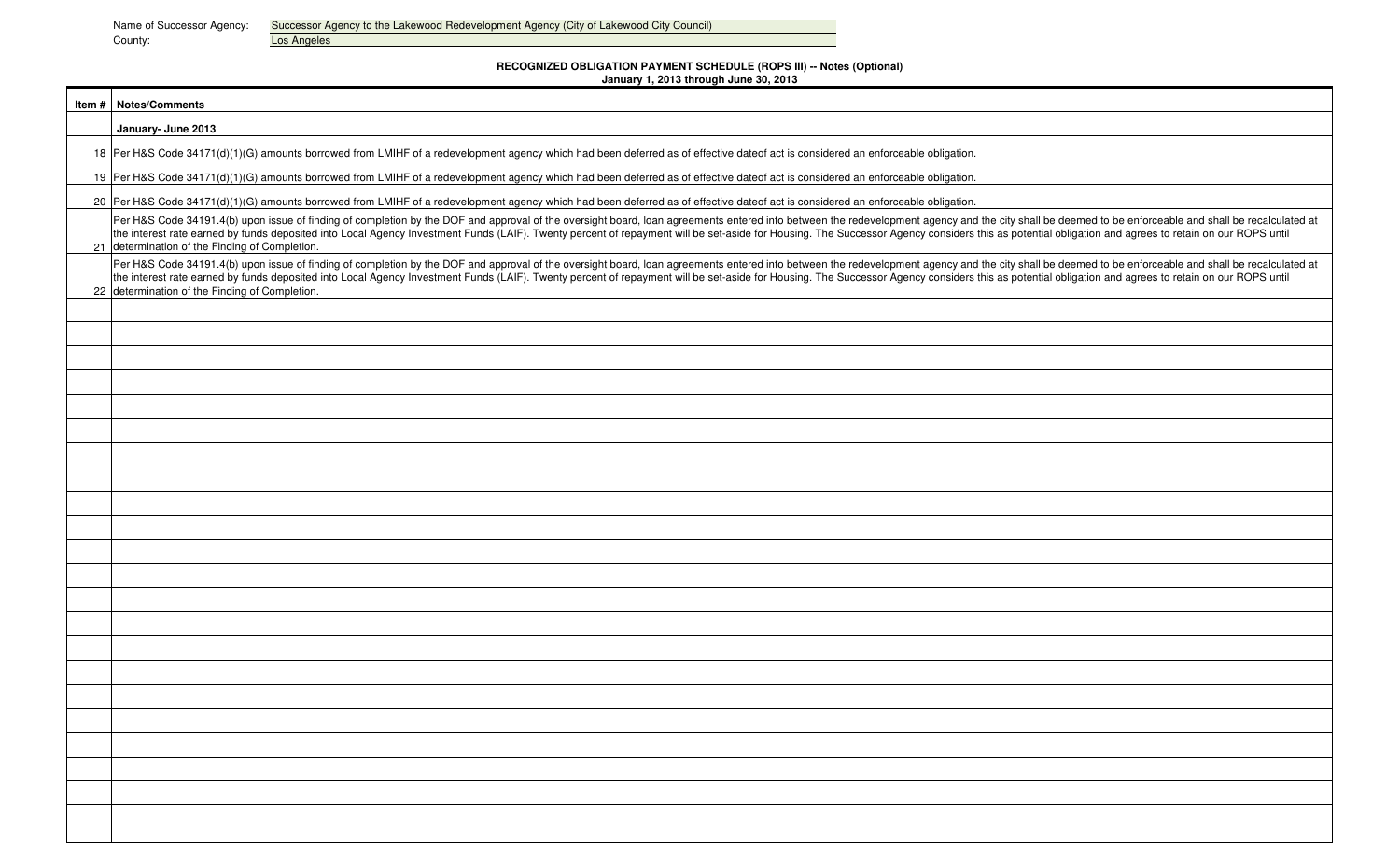Successor Agency to the Lakewood Redevelopment Agency (City of Lakewood City Council)

Los Angeles

County:

### **Pursuant to Health and Safety Code section 34186 (a) PRIOR PERIOD ESTIMATED OBLIGATIONS vs. ACTUAL PAYMENTS RECOGNIZED OBLIGATION PAYMENT SCHEDULE (ROPS I) January 1, 2012 through June 30, 2012**

|                |                                                   |                                      |                                                                                                          |                   | LMIHF |  |                                          |       |  |        |            |            |              |                 | Bond Proceeds Reserve Balance |  | Admin Allowance |  | <b>RPTTF</b> |  | Othe |  |  |  |  |  |  |  |  |  |  |  |  |  |  |  |  |  |  |  |  |  |  |  |  |  |  |  |  |  |  |  |  |  |  |  |  |  |  |  |  |  |  |
|----------------|---------------------------------------------------|--------------------------------------|----------------------------------------------------------------------------------------------------------|-------------------|-------|--|------------------------------------------|-------|--|--------|------------|------------|--------------|-----------------|-------------------------------|--|-----------------|--|--------------|--|------|--|--|--|--|--|--|--|--|--|--|--|--|--|--|--|--|--|--|--|--|--|--|--|--|--|--|--|--|--|--|--|--|--|--|--|--|--|--|--|--|--|--|
|                |                                                   |                                      |                                                                                                          |                   |       |  |                                          |       |  |        |            |            |              |                 |                               |  |                 |  |              |  |      |  |  |  |  |  |  |  |  |  |  |  |  |  |  |  |  |  |  |  |  |  |  |  |  |  |  |  |  |  |  |  |  |  |  |  |  |  |  |  |  |  |  |
|                | Page/Form Line Project Name / Debt Obligation     | Payee                                | Description/Project Scope                                                                                | Project Area      |       |  | Estimate Actual Estimate Actual Estimate |       |  | Actual | Estimate   | Actual     | Estimate     | Actual          | Estimate                      |  |                 |  |              |  |      |  |  |  |  |  |  |  |  |  |  |  |  |  |  |  |  |  |  |  |  |  |  |  |  |  |  |  |  |  |  |  |  |  |  |  |  |  |  |  |  |  |  |
|                | <b>Grand Total</b>                                |                                      |                                                                                                          |                   |       |  | \$                                       | $$ -$ |  | $S -$  | 200,506.00 | 143,810.00 | 5,720,049.00 | 3,639,170.00    | $\mathbb{S}$<br>$\sim 100$    |  |                 |  |              |  |      |  |  |  |  |  |  |  |  |  |  |  |  |  |  |  |  |  |  |  |  |  |  |  |  |  |  |  |  |  |  |  |  |  |  |  |  |  |  |  |  |  |  |
| $\overline{1}$ | 1 Administrative Fees                             | County of Los Angeles                | SB2557 and SB813                                                                                         | All Project Areas |       |  |                                          |       |  |        |            |            | 21,894.00    | 6.147.00        |                               |  |                 |  |              |  |      |  |  |  |  |  |  |  |  |  |  |  |  |  |  |  |  |  |  |  |  |  |  |  |  |  |  |  |  |  |  |  |  |  |  |  |  |  |  |  |  |  |  |
| $\overline{1}$ | 2 1999 Tax Allocation Bonds Series A              | US Bank                              | Bonds issue to fund non-housing projects                                                                 | Project Area 1    |       |  |                                          |       |  |        |            |            | 650,685.00   | 87.843.00       |                               |  |                 |  |              |  |      |  |  |  |  |  |  |  |  |  |  |  |  |  |  |  |  |  |  |  |  |  |  |  |  |  |  |  |  |  |  |  |  |  |  |  |  |  |  |  |  |  |  |
| $\overline{1}$ | 3 2003 Tax Allocation Refunding Bonds Series A    | US Bank                              | Bonds issue to fund non-housing projects                                                                 | Project Area 1    |       |  |                                          |       |  |        |            |            | 510,043.00   | 52.521.00       |                               |  |                 |  |              |  |      |  |  |  |  |  |  |  |  |  |  |  |  |  |  |  |  |  |  |  |  |  |  |  |  |  |  |  |  |  |  |  |  |  |  |  |  |  |  |  |  |  |  |
|                | 4 2003 Tax Allocation Refunding Bonds Series B    | <b>US Bank</b>                       | Bonds issue to fund non-housing projects                                                                 | Project Area 1    |       |  |                                          |       |  |        |            |            | 282,466.00   | 38,733.00       |                               |  |                 |  |              |  |      |  |  |  |  |  |  |  |  |  |  |  |  |  |  |  |  |  |  |  |  |  |  |  |  |  |  |  |  |  |  |  |  |  |  |  |  |  |  |  |  |  |  |
|                | 5 Fiscal Agent Fees                               | <b>US Bank</b>                       | Trustee Fees for 1999A, 2003A, and 2003B bonds                                                           | Project Area 1    |       |  |                                          |       |  |        |            |            | 6,600.00     | 6,600.00        |                               |  |                 |  |              |  |      |  |  |  |  |  |  |  |  |  |  |  |  |  |  |  |  |  |  |  |  |  |  |  |  |  |  |  |  |  |  |  |  |  |  |  |  |  |  |  |  |  |  |
|                | 6 Bond Disclosure Fees (March/April)              | Harrell & Company                    | Bond Disclosure Fees for 1999A, 2003A, and 2003B bonds                                                   | Project Area 1    |       |  |                                          |       |  |        |            |            | 1,775.00     | 1,775.00        |                               |  |                 |  |              |  |      |  |  |  |  |  |  |  |  |  |  |  |  |  |  |  |  |  |  |  |  |  |  |  |  |  |  |  |  |  |  |  |  |  |  |  |  |  |  |  |  |  |  |
|                | 7 County Deferral                                 | County of Los Angeles                | County Deferral Loan                                                                                     | Project Area 2    |       |  |                                          |       |  |        |            |            |              | $\sim$          |                               |  |                 |  |              |  |      |  |  |  |  |  |  |  |  |  |  |  |  |  |  |  |  |  |  |  |  |  |  |  |  |  |  |  |  |  |  |  |  |  |  |  |  |  |  |  |  |  |  |
| $\overline{1}$ | 8 City Advance to Agency                          | City of Lakewood                     | Initial funds to operate plan area                                                                       | Project Area 1    |       |  |                                          |       |  |        |            |            |              | $\sim$          |                               |  |                 |  |              |  |      |  |  |  |  |  |  |  |  |  |  |  |  |  |  |  |  |  |  |  |  |  |  |  |  |  |  |  |  |  |  |  |  |  |  |  |  |  |  |  |  |  |  |
|                | 12 City Loans and Advances to Agency              | City of Lakewood                     | Loans for development and financial assistance of project area (Pre-dissolution payment<br>January 2012) | Project Area 1    |       |  |                                          |       |  |        |            |            | 2,000,000.00 | 2,000,000.00    |                               |  |                 |  |              |  |      |  |  |  |  |  |  |  |  |  |  |  |  |  |  |  |  |  |  |  |  |  |  |  |  |  |  |  |  |  |  |  |  |  |  |  |  |  |  |  |  |  |  |
|                | 13 City Loans and Advances to Agency              | City of Lakewood                     | Loans for development and financial assistance of project area (Pre-dissolution payment<br>January 2012) | Project Area 2    |       |  |                                          |       |  |        |            |            | 1,126,411.00 | 1,126,411.00    |                               |  |                 |  |              |  |      |  |  |  |  |  |  |  |  |  |  |  |  |  |  |  |  |  |  |  |  |  |  |  |  |  |  |  |  |  |  |  |  |  |  |  |  |  |  |  |  |  |  |
|                | 14 City Loans and Advances to Agency              | City of Lakewood                     | Loans for development and financial assistance of project area (Pre-dissolution payment<br>January 2012) | Project Area 3    |       |  |                                          |       |  |        |            |            | 213,110.00   | 213,110.00      |                               |  |                 |  |              |  |      |  |  |  |  |  |  |  |  |  |  |  |  |  |  |  |  |  |  |  |  |  |  |  |  |  |  |  |  |  |  |  |  |  |  |  |  |  |  |  |  |  |  |
|                | 16 Housing Fund Deficit                           | Low and Moderate Income Housing Fund | Housing fund deficit repayments                                                                          | Project Area 1    |       |  |                                          |       |  |        |            |            | $\sim$       |                 |                               |  |                 |  |              |  |      |  |  |  |  |  |  |  |  |  |  |  |  |  |  |  |  |  |  |  |  |  |  |  |  |  |  |  |  |  |  |  |  |  |  |  |  |  |  |  |  |  |  |
|                | 17 LMIHF Loan                                     | Low and Moderate Income Housing Fund | Loan to suffice funding gap and payment obligations                                                      | All Project Areas |       |  |                                          |       |  |        |            |            | $\sim$       | $\sim$          |                               |  |                 |  |              |  |      |  |  |  |  |  |  |  |  |  |  |  |  |  |  |  |  |  |  |  |  |  |  |  |  |  |  |  |  |  |  |  |  |  |  |  |  |  |  |  |  |  |  |
|                | 18 LMIHF Loan entered 5/10/10 and 5/4/11 SERAF    | Low and Moderate Income Housing Fund | Loan for SERAF payments to County for FY 09/10 and FY 10/11                                              | All Project Areas |       |  |                                          |       |  |        |            |            |              | $\sim$          |                               |  |                 |  |              |  |      |  |  |  |  |  |  |  |  |  |  |  |  |  |  |  |  |  |  |  |  |  |  |  |  |  |  |  |  |  |  |  |  |  |  |  |  |  |  |  |  |  |  |
| $\overline{1}$ | 19 LMIHF Loan entered 5/10/05 ERAF                | Low and Moderate Income Housing Fund | Loan for ERAF payment to County FY 04/05                                                                 | All Project Areas |       |  |                                          |       |  |        |            |            | $\sim$       | $\sim 10^{-1}$  |                               |  |                 |  |              |  |      |  |  |  |  |  |  |  |  |  |  |  |  |  |  |  |  |  |  |  |  |  |  |  |  |  |  |  |  |  |  |  |  |  |  |  |  |  |  |  |  |  |  |
|                | 20 Owner Participation Agreement entered 12/16/98 | Lakewood Mall Business Co (Macerich) | Parking facilities lease                                                                                 | Project Area 1    |       |  |                                          |       |  |        |            |            | 750,000.00   |                 |                               |  |                 |  |              |  |      |  |  |  |  |  |  |  |  |  |  |  |  |  |  |  |  |  |  |  |  |  |  |  |  |  |  |  |  |  |  |  |  |  |  |  |  |  |  |  |  |  |  |
|                | 21 Developer Contribution entered 8/27/02         | HJCH II (Pacific Ford)               | Rehabilitation reimbursement agreement between HJCH II and Agency                                        | Project Area 2    |       |  |                                          |       |  |        |            |            | 94.500.00    | 94.500.00       |                               |  |                 |  |              |  |      |  |  |  |  |  |  |  |  |  |  |  |  |  |  |  |  |  |  |  |  |  |  |  |  |  |  |  |  |  |  |  |  |  |  |  |  |  |  |  |  |  |  |
| $\overline{1}$ | 22 Owner Participation Agreement entered 12/16/98 | Lakewood Pioneer Plaza, LLC          | Tax increment reimbursement                                                                              | Project Area 3    |       |  |                                          |       |  |        |            |            | 15,000.00    |                 |                               |  |                 |  |              |  |      |  |  |  |  |  |  |  |  |  |  |  |  |  |  |  |  |  |  |  |  |  |  |  |  |  |  |  |  |  |  |  |  |  |  |  |  |  |  |  |  |  |  |
| $\overline{1}$ | 23 Audit costs (4 years)                          | Whire Nelson Diehl Evans & Co. LLP   | Agency audit services                                                                                    | All Project Areas |       |  |                                          |       |  |        |            |            | 8,100.00     | 3,675.00        |                               |  |                 |  |              |  |      |  |  |  |  |  |  |  |  |  |  |  |  |  |  |  |  |  |  |  |  |  |  |  |  |  |  |  |  |  |  |  |  |  |  |  |  |  |  |  |  |  |  |
| $\overline{1}$ | 24 Audit costs (4 years)                          | HdL Coren & Cone/Simpson & Simpsons  | Property tax revenue audit and Due Diligence Review per AB 1484                                          | All Project Areas |       |  |                                          |       |  |        |            |            | 20,475.00    | $\sim$ 10 $\mu$ |                               |  |                 |  |              |  |      |  |  |  |  |  |  |  |  |  |  |  |  |  |  |  |  |  |  |  |  |  |  |  |  |  |  |  |  |  |  |  |  |  |  |  |  |  |  |  |  |  |  |
|                | 25 Oversight Board Legal Contract                 | TBD (City of Lakewood)               | Attorney to the Oversight Board                                                                          | All Project Areas |       |  |                                          |       |  |        |            |            |              |                 |                               |  |                 |  |              |  |      |  |  |  |  |  |  |  |  |  |  |  |  |  |  |  |  |  |  |  |  |  |  |  |  |  |  |  |  |  |  |  |  |  |  |  |  |  |  |  |  |  |  |
|                | 26 Accounting Services (4 years)                  | City of Lakewood                     | Accounting services for the administration of Enforceable Obligations                                    | All Project Areas |       |  |                                          |       |  |        |            |            | 18,990.00    | 7.855.00        |                               |  |                 |  |              |  |      |  |  |  |  |  |  |  |  |  |  |  |  |  |  |  |  |  |  |  |  |  |  |  |  |  |  |  |  |  |  |  |  |  |  |  |  |  |  |  |  |  |  |
| $\overline{2}$ | 1 Successor Agency Employee Cost                  | City of Lakewood                     | Payroll costs                                                                                            | All Project Areas |       |  |                                          |       |  |        | 184,948.00 | 131,347.00 |              |                 |                               |  |                 |  |              |  |      |  |  |  |  |  |  |  |  |  |  |  |  |  |  |  |  |  |  |  |  |  |  |  |  |  |  |  |  |  |  |  |  |  |  |  |  |  |  |  |  |  |  |
| $\overline{2}$ | 2 Other Administrative Cost                       | City of Lakewood                     | Miscellaneous administrative costs                                                                       | All Project Areas |       |  |                                          |       |  |        | 15,558.00  | 12,463.00  |              |                 |                               |  |                 |  |              |  |      |  |  |  |  |  |  |  |  |  |  |  |  |  |  |  |  |  |  |  |  |  |  |  |  |  |  |  |  |  |  |  |  |  |  |  |  |  |  |  |  |  |  |
|                |                                                   |                                      |                                                                                                          |                   |       |  |                                          |       |  |        |            |            |              |                 |                               |  |                 |  |              |  |      |  |  |  |  |  |  |  |  |  |  |  |  |  |  |  |  |  |  |  |  |  |  |  |  |  |  |  |  |  |  |  |  |  |  |  |  |  |  |  |  |  |  |
|                |                                                   |                                      |                                                                                                          |                   |       |  |                                          |       |  |        |            |            |              |                 |                               |  |                 |  |              |  |      |  |  |  |  |  |  |  |  |  |  |  |  |  |  |  |  |  |  |  |  |  |  |  |  |  |  |  |  |  |  |  |  |  |  |  |  |  |  |  |  |  |  |
|                |                                                   |                                      |                                                                                                          |                   |       |  |                                          |       |  |        |            |            |              |                 |                               |  |                 |  |              |  |      |  |  |  |  |  |  |  |  |  |  |  |  |  |  |  |  |  |  |  |  |  |  |  |  |  |  |  |  |  |  |  |  |  |  |  |  |  |  |  |  |  |  |
|                |                                                   |                                      |                                                                                                          |                   |       |  |                                          |       |  |        |            |            |              |                 |                               |  |                 |  |              |  |      |  |  |  |  |  |  |  |  |  |  |  |  |  |  |  |  |  |  |  |  |  |  |  |  |  |  |  |  |  |  |  |  |  |  |  |  |  |  |  |  |  |  |
|                |                                                   |                                      |                                                                                                          |                   |       |  |                                          |       |  |        |            |            |              |                 |                               |  |                 |  |              |  |      |  |  |  |  |  |  |  |  |  |  |  |  |  |  |  |  |  |  |  |  |  |  |  |  |  |  |  |  |  |  |  |  |  |  |  |  |  |  |  |  |  |  |
|                |                                                   |                                      |                                                                                                          |                   |       |  |                                          |       |  |        |            |            |              |                 |                               |  |                 |  |              |  |      |  |  |  |  |  |  |  |  |  |  |  |  |  |  |  |  |  |  |  |  |  |  |  |  |  |  |  |  |  |  |  |  |  |  |  |  |  |  |  |  |  |  |
|                |                                                   |                                      |                                                                                                          |                   |       |  |                                          |       |  |        |            |            |              |                 |                               |  |                 |  |              |  |      |  |  |  |  |  |  |  |  |  |  |  |  |  |  |  |  |  |  |  |  |  |  |  |  |  |  |  |  |  |  |  |  |  |  |  |  |  |  |  |  |  |  |
|                |                                                   |                                      |                                                                                                          |                   |       |  |                                          |       |  |        |            |            |              |                 |                               |  |                 |  |              |  |      |  |  |  |  |  |  |  |  |  |  |  |  |  |  |  |  |  |  |  |  |  |  |  |  |  |  |  |  |  |  |  |  |  |  |  |  |  |  |  |  |  |  |
|                |                                                   |                                      |                                                                                                          |                   |       |  |                                          |       |  |        |            |            |              |                 |                               |  |                 |  |              |  |      |  |  |  |  |  |  |  |  |  |  |  |  |  |  |  |  |  |  |  |  |  |  |  |  |  |  |  |  |  |  |  |  |  |  |  |  |  |  |  |  |  |  |
|                |                                                   |                                      |                                                                                                          |                   |       |  |                                          |       |  |        |            |            |              |                 |                               |  |                 |  |              |  |      |  |  |  |  |  |  |  |  |  |  |  |  |  |  |  |  |  |  |  |  |  |  |  |  |  |  |  |  |  |  |  |  |  |  |  |  |  |  |  |  |  |  |
|                |                                                   |                                      |                                                                                                          |                   |       |  |                                          |       |  |        |            |            |              |                 |                               |  |                 |  |              |  |      |  |  |  |  |  |  |  |  |  |  |  |  |  |  |  |  |  |  |  |  |  |  |  |  |  |  |  |  |  |  |  |  |  |  |  |  |  |  |  |  |  |  |
|                |                                                   |                                      |                                                                                                          |                   |       |  |                                          |       |  |        |            |            |              |                 |                               |  |                 |  |              |  |      |  |  |  |  |  |  |  |  |  |  |  |  |  |  |  |  |  |  |  |  |  |  |  |  |  |  |  |  |  |  |  |  |  |  |  |  |  |  |  |  |  |  |
|                |                                                   |                                      |                                                                                                          |                   |       |  |                                          |       |  |        |            |            |              |                 |                               |  |                 |  |              |  |      |  |  |  |  |  |  |  |  |  |  |  |  |  |  |  |  |  |  |  |  |  |  |  |  |  |  |  |  |  |  |  |  |  |  |  |  |  |  |  |  |  |  |
|                |                                                   |                                      |                                                                                                          |                   |       |  |                                          |       |  |        |            |            |              |                 |                               |  |                 |  |              |  |      |  |  |  |  |  |  |  |  |  |  |  |  |  |  |  |  |  |  |  |  |  |  |  |  |  |  |  |  |  |  |  |  |  |  |  |  |  |  |  |  |  |  |
|                |                                                   |                                      |                                                                                                          |                   |       |  |                                          |       |  |        |            |            |              |                 |                               |  |                 |  |              |  |      |  |  |  |  |  |  |  |  |  |  |  |  |  |  |  |  |  |  |  |  |  |  |  |  |  |  |  |  |  |  |  |  |  |  |  |  |  |  |  |  |  |  |
|                |                                                   |                                      |                                                                                                          |                   |       |  |                                          |       |  |        |            |            |              |                 |                               |  |                 |  |              |  |      |  |  |  |  |  |  |  |  |  |  |  |  |  |  |  |  |  |  |  |  |  |  |  |  |  |  |  |  |  |  |  |  |  |  |  |  |  |  |  |  |  |  |
|                |                                                   |                                      |                                                                                                          |                   |       |  |                                          |       |  |        |            |            |              |                 |                               |  |                 |  |              |  |      |  |  |  |  |  |  |  |  |  |  |  |  |  |  |  |  |  |  |  |  |  |  |  |  |  |  |  |  |  |  |  |  |  |  |  |  |  |  |  |  |  |  |
|                |                                                   |                                      |                                                                                                          |                   |       |  |                                          |       |  |        |            |            |              |                 |                               |  |                 |  |              |  |      |  |  |  |  |  |  |  |  |  |  |  |  |  |  |  |  |  |  |  |  |  |  |  |  |  |  |  |  |  |  |  |  |  |  |  |  |  |  |  |  |  |  |
|                |                                                   |                                      |                                                                                                          |                   |       |  |                                          |       |  |        |            |            |              |                 |                               |  |                 |  |              |  |      |  |  |  |  |  |  |  |  |  |  |  |  |  |  |  |  |  |  |  |  |  |  |  |  |  |  |  |  |  |  |  |  |  |  |  |  |  |  |  |  |  |  |
|                |                                                   |                                      |                                                                                                          |                   |       |  |                                          |       |  |        |            |            |              |                 |                               |  |                 |  |              |  |      |  |  |  |  |  |  |  |  |  |  |  |  |  |  |  |  |  |  |  |  |  |  |  |  |  |  |  |  |  |  |  |  |  |  |  |  |  |  |  |  |  |  |
|                |                                                   |                                      |                                                                                                          |                   |       |  |                                          |       |  |        |            |            |              |                 |                               |  |                 |  |              |  |      |  |  |  |  |  |  |  |  |  |  |  |  |  |  |  |  |  |  |  |  |  |  |  |  |  |  |  |  |  |  |  |  |  |  |  |  |  |  |  |  |  |  |
|                |                                                   |                                      |                                                                                                          |                   |       |  |                                          |       |  |        |            |            |              |                 |                               |  |                 |  |              |  |      |  |  |  |  |  |  |  |  |  |  |  |  |  |  |  |  |  |  |  |  |  |  |  |  |  |  |  |  |  |  |  |  |  |  |  |  |  |  |  |  |  |  |
|                |                                                   |                                      |                                                                                                          |                   |       |  |                                          |       |  |        |            |            |              |                 |                               |  |                 |  |              |  |      |  |  |  |  |  |  |  |  |  |  |  |  |  |  |  |  |  |  |  |  |  |  |  |  |  |  |  |  |  |  |  |  |  |  |  |  |  |  |  |  |  |  |
|                |                                                   |                                      |                                                                                                          |                   |       |  |                                          |       |  |        |            |            |              |                 |                               |  |                 |  |              |  |      |  |  |  |  |  |  |  |  |  |  |  |  |  |  |  |  |  |  |  |  |  |  |  |  |  |  |  |  |  |  |  |  |  |  |  |  |  |  |  |  |  |  |
|                |                                                   |                                      |                                                                                                          |                   |       |  |                                          |       |  |        |            |            |              |                 |                               |  |                 |  |              |  |      |  |  |  |  |  |  |  |  |  |  |  |  |  |  |  |  |  |  |  |  |  |  |  |  |  |  |  |  |  |  |  |  |  |  |  |  |  |  |  |  |  |  |
|                |                                                   |                                      |                                                                                                          |                   |       |  |                                          |       |  |        |            |            |              |                 |                               |  |                 |  |              |  |      |  |  |  |  |  |  |  |  |  |  |  |  |  |  |  |  |  |  |  |  |  |  |  |  |  |  |  |  |  |  |  |  |  |  |  |  |  |  |  |  |  |  |
|                |                                                   |                                      |                                                                                                          |                   |       |  |                                          |       |  |        |            |            |              |                 |                               |  |                 |  |              |  |      |  |  |  |  |  |  |  |  |  |  |  |  |  |  |  |  |  |  |  |  |  |  |  |  |  |  |  |  |  |  |  |  |  |  |  |  |  |  |  |  |  |  |
|                |                                                   |                                      |                                                                                                          |                   |       |  |                                          |       |  |        |            |            |              |                 |                               |  |                 |  |              |  |      |  |  |  |  |  |  |  |  |  |  |  |  |  |  |  |  |  |  |  |  |  |  |  |  |  |  |  |  |  |  |  |  |  |  |  |  |  |  |  |  |  |  |
|                |                                                   |                                      |                                                                                                          |                   |       |  |                                          |       |  |        |            |            |              |                 |                               |  |                 |  |              |  |      |  |  |  |  |  |  |  |  |  |  |  |  |  |  |  |  |  |  |  |  |  |  |  |  |  |  |  |  |  |  |  |  |  |  |  |  |  |  |  |  |  |  |
|                |                                                   |                                      |                                                                                                          |                   |       |  |                                          |       |  |        |            |            |              |                 |                               |  |                 |  |              |  |      |  |  |  |  |  |  |  |  |  |  |  |  |  |  |  |  |  |  |  |  |  |  |  |  |  |  |  |  |  |  |  |  |  |  |  |  |  |  |  |  |  |  |
|                |                                                   |                                      |                                                                                                          |                   |       |  |                                          |       |  |        |            |            |              |                 |                               |  |                 |  |              |  |      |  |  |  |  |  |  |  |  |  |  |  |  |  |  |  |  |  |  |  |  |  |  |  |  |  |  |  |  |  |  |  |  |  |  |  |  |  |  |  |  |  |  |